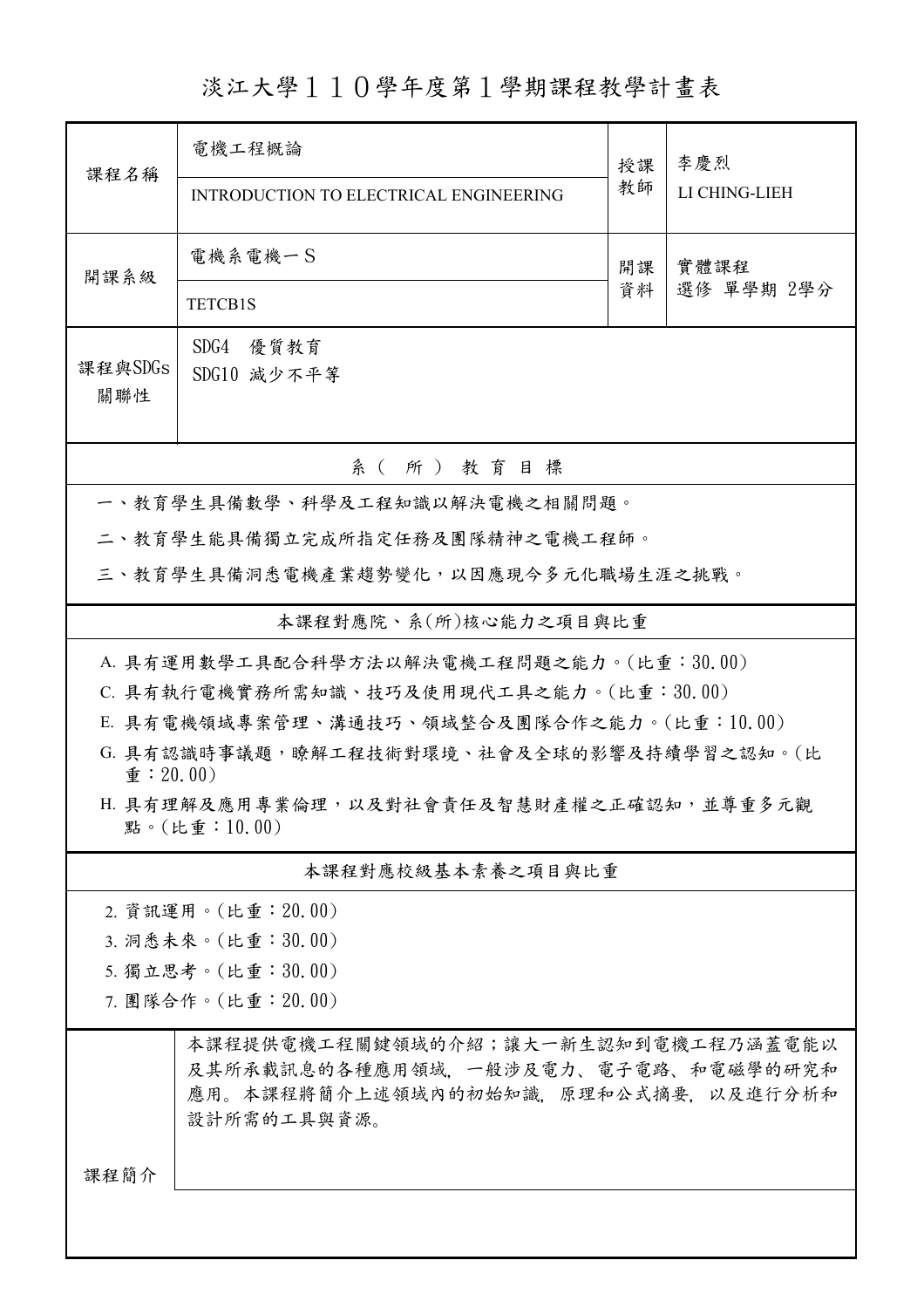This course provides an introduction to the key areas of electrical engineering; let freshmen recognize that the disciplines of electrical engineering originate from the application of the electric energy and/or the related messages/information carried. Generally, they involve the research and application of electricity, electronics and electromagnetism. This course will cover the initial knowledge, summarized principles and formulas within these areas, as well as the tools and resources needed to perform analysis and design.

## 本課程教學目標與認知、情意、技能目標之對應

將課程教學目標分別對應「認知(Cognitive)」、「情意(Affective)」與「技能(Psychomotor)」 的各目標類型。

一、認知(Cognitive):著重在該科目的事實、概念、程序、後設認知等各類知識之學習。

二、情意(Affective):著重在該科目的興趣、倫理、態度、信念、價值觀等之學習。

三、技能(Psychomotor):著重在該科目的肢體動作或技術操作之學習。

| 序<br>號         | 教學目標(中文)                                                                             |                                                                      |                   | 教學目標(英文)                                                                                                                                                                                                                                              |                                     |  |  |
|----------------|--------------------------------------------------------------------------------------|----------------------------------------------------------------------|-------------------|-------------------------------------------------------------------------------------------------------------------------------------------------------------------------------------------------------------------------------------------------------|-------------------------------------|--|--|
| 1              | 1.電路介紹<br>2. 信號與信號處理介紹<br>3. 數位電子與類比電子<br>4. 通訊系統<br>5. 控制系統<br>6. 微處理機<br>電磁原理與電磁相容 |                                                                      |                   | 1. An introduction to electric circuits<br>2. Signals and signal processing<br>3. Digital electronics and Analog electronics<br>4. Communications systems $-$<br>5. Control and instrumentation systems<br>6. Principles of electromagnetics, and EMC |                                     |  |  |
|                | 教學目標之目標類型、核心能力、基本素養教學方法與評量方式                                                         |                                                                      |                   |                                                                                                                                                                                                                                                       |                                     |  |  |
| 序<br>號         | 目標類型                                                                                 | 院、系 $(\text{m})$                                                     | 校級<br>核心能力   基本素養 | 教學方法                                                                                                                                                                                                                                                  | 評量方式                                |  |  |
| 1              | 認知                                                                                   | <b>ACEGH</b>                                                         | 2357              | 講述、模擬                                                                                                                                                                                                                                                 | 測驗、作業、討論(含<br>課堂、線上)、報告(含<br>口頭、書面) |  |  |
|                |                                                                                      |                                                                      |                   | 授課進度表                                                                                                                                                                                                                                                 |                                     |  |  |
| 週<br>次         | 日期起訖                                                                                 | 內 容 (Subject/Topics)                                                 |                   |                                                                                                                                                                                                                                                       | 備註                                  |  |  |
|                | $110/09/22$ ~<br>110/09/28                                                           | An introduction to electric circuits/Resistance and<br>resistivity   |                   |                                                                                                                                                                                                                                                       |                                     |  |  |
| $\overline{c}$ | $110/09/29$ ~<br>110/10/05                                                           | An introduction to electric circuits/Series and<br>parallel networks |                   |                                                                                                                                                                                                                                                       |                                     |  |  |
| 3              | $110/10/06 \sim$<br>110/10/12                                                        | An introduction to electric circuits/Capacitors and<br>inductors     |                   |                                                                                                                                                                                                                                                       |                                     |  |  |
|                | $110/10/13$ ~<br>110/10/19                                                           | DC circuit theory                                                    |                   |                                                                                                                                                                                                                                                       |                                     |  |  |
| 5              | $110/10/20$ ~<br>110/10/26                                                           | Alternating voltages and currents                                    |                   |                                                                                                                                                                                                                                                       |                                     |  |  |
| 6              | $110/10/27$ ~<br>110/11/02                                                           | Complex numbers                                                      |                   |                                                                                                                                                                                                                                                       |                                     |  |  |
| 7              | $110/11/03$ ~<br>110/11/09                                                           | Frequency domain circuit analysis                                    |                   |                                                                                                                                                                                                                                                       |                                     |  |  |